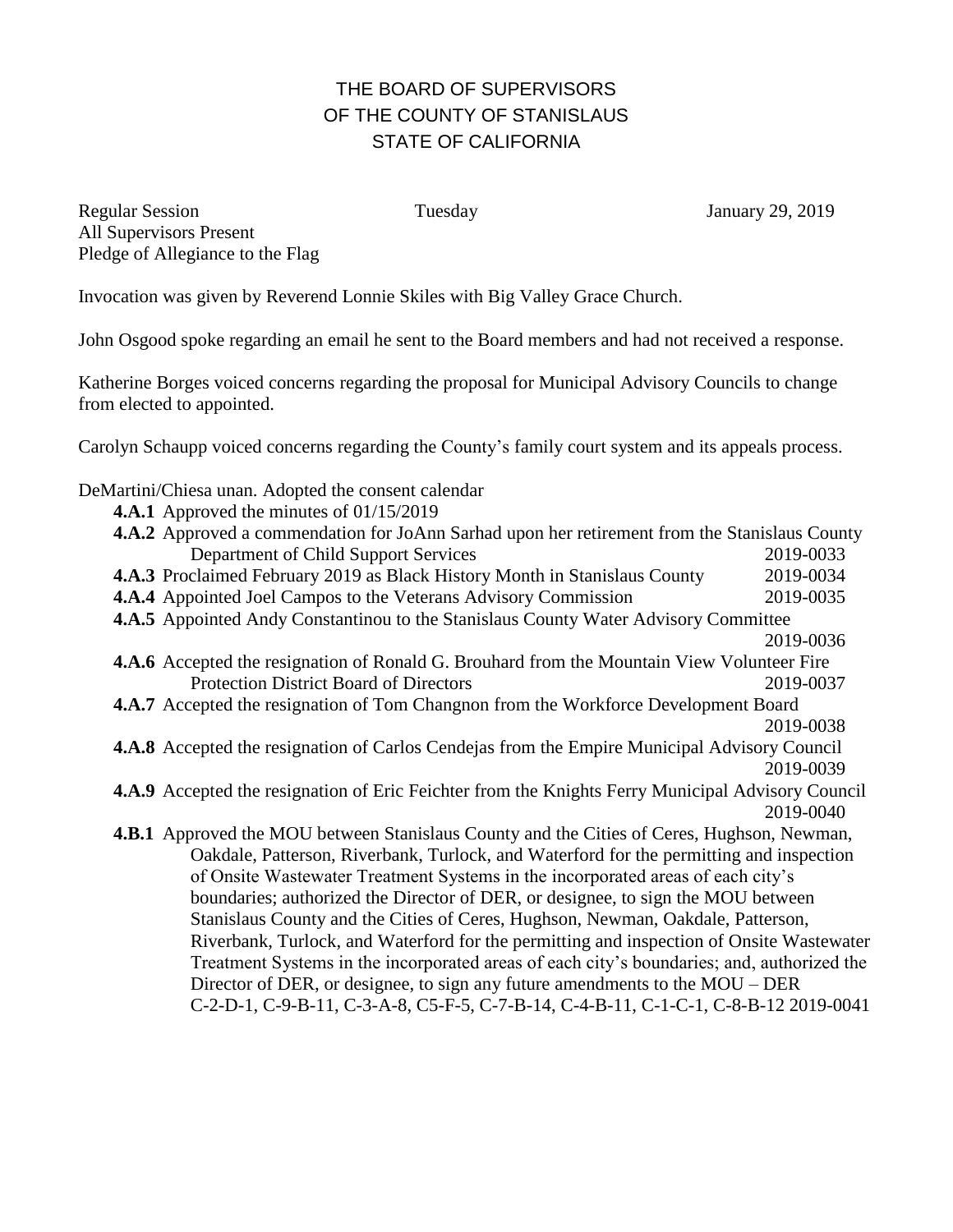- **4.B.2** Accepted the Stanislaus County Treasury Pool's November 2018 Investment Report for the Stanislaus County Treasurer-Tax Collector's Office and reviewed for conformity with the Stanislaus County Treasury Pool Investment Policy by the Treasurer-Tax Collector, and distributed to the Stanislaus County Treasury Pool Oversight Committee; and, authorized the Chairman to sign on behalf of the Board that the report has been reviewed and accepted  $- T/TC$  2019-0042
- **4.B.3** Approved Amendment No. 1 to the agreement for Public Works of Improvement with T&S Intermodal Maintenance, Inc., in the amount of \$13,999 for unforeseen additional expenses related to the project, for a not to exceed amount of \$153,997; and, authorized the Purchasing Agent to sign the agreement identified above, and any subsequent amendments to the agreements on behalf of the County – GSA 2019-0043
- **4.B.4** Approved the request from the governing board of the City of Modesto and the Modesto City School District Board of Education to consolidate future elections on the same day as the Statewide General Election conducted in even-numbered years – Elections 2019-0044
- **4.B.5** Approved an agreement with Central Star Behavioral Health, Inc., for the provision of crisis residential treatment services at the new Crisis Residential Unit located in Merced; authorized the BHRS Director, or his designee, to sign the agreement for the provision of crisis residential treatment services at the new Crisis Residential Unit located in Merced for the period of 02/01/2019 through 06/30/2021 in the total amount of \$1,310,000; and, authorized the BHRS Director, or his designee, to negotiate and sign amendments to the agreement to add services and payment for services up to \$100,000, budget permitting, for each fiscal year throughout the term of the agreement – BHRS 2019-0045
- **4.B.6** Accepted the final update in accordance with Public Contract Code Sections 20134 and 22050 for emergency remediation/repairs at 10<sup>th</sup> Street Place, to repair exterior water damage on the south side of the facility; and, authorized the Project Manager, to finalize contract closeout details, sign completion documents, record Notices of Completion, release retention funds less any withholdings deemed appropriate, and process all remaining closeout activities for this emergency repair project – CEO 2019-0046
- **4.B.7** Accepted the thirteenth update in accordance with Public Contract Code Sections 20134 and 22050 for emergency remediation/repairs at  $10<sup>th</sup>$  Street Place, to repair water damage and restore essential government operations – CEO 2019-0047
- **4.B.8** Approved the provisions contained within the tentative agreement reached between the County and the Service Employees International Union (SEIU), Local #521, representing the Community and Health Services Bargaining Unit subject to successful ratification by the bargaining unit; amended the "Salary and Position Allocation Resolution" to reflect the changes included in the tentative agreement; and, authorized the Chairman and all parties to sign the agreement – CEO 2019-0048
- **4.C.1** Approved Amendment No. 4 to the Quincy Engineering, Inc. professional design services agreement for additional and modified environmental studies for the Milton Road over Rock Creek Tributary Bridge Replacement Project, in the amount of \$150,979; and, authorized the Director of Public Works to execute the amendment with Quincy Engineering, Inc. in the amount of \$150,979 and to sign necessary documents – PW 2019-0049
- **4.C.2** Authorized the Director of Public Works to apply for and accept, if awarded, the United States Department of Agriculture (USDA) Emergency and Imminent Community Water Assistance Grant; and, adopted a resolution authorizing the Director of Public Works to execute all required documents of the USDA Emergency and Imminent Community Water Assistance Grant (ECWAG) and any amendments – PW 2019-0050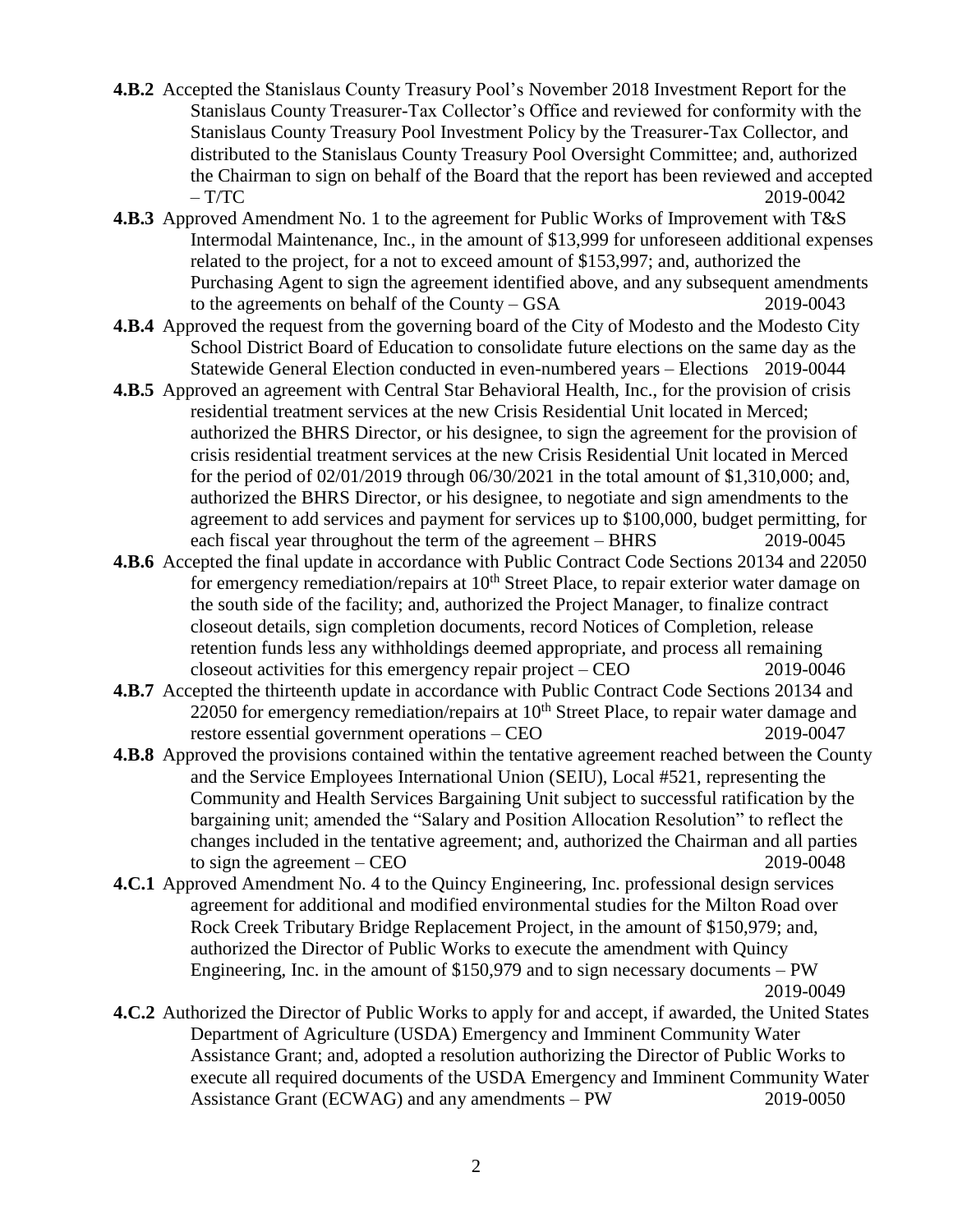**4.D.1** Set a public hearing for 02/12/2019, at the 9:00 a.m. meeting, to consider the Planning Commission's recommendation for approval of Rezone Application No. PLN2018-0141 Palm Estates and Wenstrand Ranch, the project sites are located at 2600 Lester Road, between Jerry Lane and Eastgate Drive, and at 4148 Main Street, on the north side of East Monte Vista Avenue, on the south side of Main Street, east of Lester Road, in the Community of Denair, and adoption of a Notice of Exemption; and, authorized the Clerk of the Board to publish notice of public hearing as required by the law – Planning ORD-56-E-1 2019-0051

- **4.D.2** Set a public hearing on 02/12/2019, at the 9:00 a.m. meeting, to consider the Planning Commission's recommendation for approval of Rezone Application No. PLN2018-0055, DJM Investments, located at 4313 McHenry Avenue (SR 108), between Bangs Avenue and Pelandale Avenue, in the City of Modesto area, and adoption of a Negative Declaration; and, authorized the Clerk of the Board to publish a notice of public hearing as required by law – Planning ORD-56-E-2 2019-0052
- **4.D.3** Set a public hearing on 02/12/2019, at the 9:00 a.m. meeting, to consider the Planning Commission's recommendation for approval of Use Permit and Development Agreement Application No. PLN2018-0094, Lyfted Farms, Inc. – 5271 Jerusalem Court, located at 5271 Jerusalem Court, north of Kiernan Avenue, in the Modesto area; and, authorized the Clerk of the Board to publish a notice of public hearing as required by law – Planning ORD-56-E-3 2019-0053
- **4.D.4** Set a public hearing on 02/12/2019, at the 9:00 a.m. meeting, to consider the Planning Commission's recommendation for approval of Use Permit and Development Agreement Application No. PLN2018-0095, Lyfted Farms, Inc. – 5266 Jerusalem Court, located at 5266 Jerusalem Court, north of Kiernan Avenue, in the Modesto area; and, authorized the Clerk of the Board to publish a notice of public hearing as required by law – Planning ORD-56-E-4 2019-0054

Olsen/Berryhill unan. **6.1** Authorized the CEO, or his designee, to execute the County-Optional Outreach Agreement with the California Complete Count – Census 2020, to accept funding in the amount of \$318,521, to provide marketing and outreach services in Stanislaus County on behalf of the State of California; adopted a resolution authorizing the CEO, or his designee, to execute all required documents for submission to California Complete Count – Census 2020; authorized the Purchasing Agent, on behalf of the CEO, to issue an RFP, and negotiate and execute one or more service agreements not to exceed a combined total of \$318,521 for the period of 03/01/2019 through 09/30/2020, for Census 2020 marketing and outreach services; and, authorized the Auditor-Controller to increase estimated revenue and appropriations in the CEO – Focus on Prevention budget to support Census 2020, as detailed in the budget journal, attached to the agenda item – CEO 2019-0055

Olsen/DeMartini unan. **6.2** Authorized the CEO, or his designee, to execute an MOU with Valley-Mountain Regional Center, Inc., for the purpose of providing a \$250,000 contribution for the construction of the Awesome Spot Playground at Beyer Community Park for an inclusive recreational play environment – CEO 2019-0056

**Corr 1** Referred to the Clerk-Recorder and Registrar of Voters, a resolution from the Riverdale Park Tract Community Service District requesting the change of their governing board member elections from odd-numbered to even-numbered years.

**Corr 2** Referred to the Clerk-Recorder and Registrar of Voters, a resolution from the Knights Ferry Community Service District requesting the change of their governing board member elections from oddnumbered to even-numbered years.